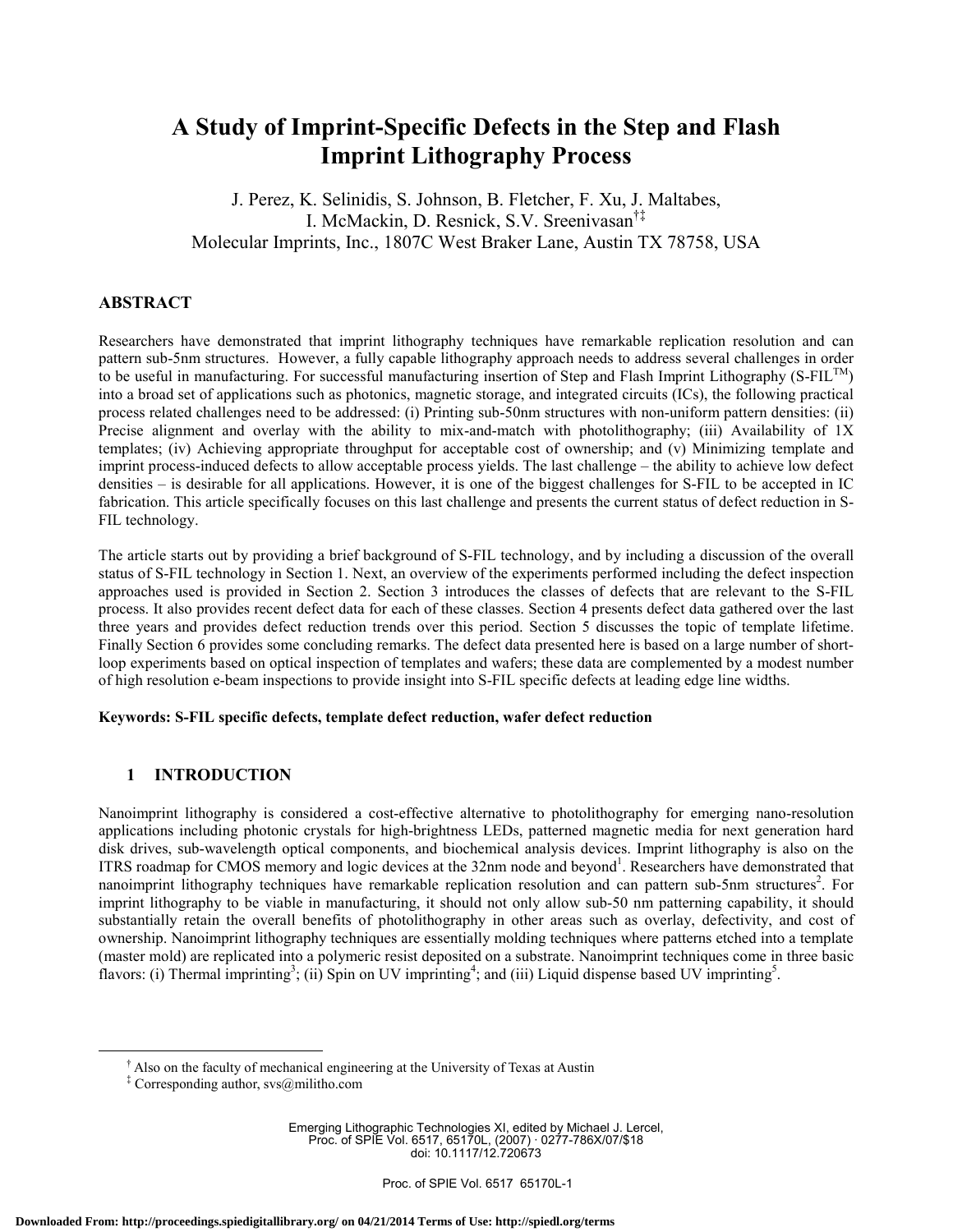Thermal imprinting techniques lead to high pressures and temperatures and are undesirable from the perspective of defectivity, template life and overlay. The UV nano-imprint processes uses UV cross-linking chemicals as imprinting layers. The viscosity of the UV fluid can be tuned low enough so that the fluid filing can be accomplished in the absence of a high compressive pressure, which makes it compatible for low pressure and room temperature processing. Liquid dispense based UV imprinting – known as Step and Flash Imprint Lithography (S-FIL) – is the process primarily discussed in this paper.

Liquid dispensing allows for tailoring of liquid volume dispensed as a function of template feature density variations, and can be used to compensate for evaporation effects. This leads to a robust, versatile process that has been implemented for both the step  $\&$  repeat and whole wafer printing applications<sup>6, 7</sup>. As illustrated in Figure 1, the S-FIL process uses low viscosity UV imprint fluids where an array of small drops of the imprint fluids is dispensed in a dropon-demand manner depending on various process requirements. A more detailed discussion of S-FIL that includes the current status of the template infrastructure, residual layer uniformity, etch, overlay, and throughput is provided in Reference 8.

# **2 OVERVIEW OF THE DEFECT EXPERIMENTS**

The defect experiments were conducted by printing a 13mm by 13mm field on 200mm bare Si wafers. The template included patterns representative of contact holes and metal 1 features. The defect inspection approach used in this study is illustrated in the schematic of Figure 2. The primary template inspection used in this work was KLA 576 DUV mask inspection tools. The incoming wafers (bare Si wafers) were qualified for particles using an SP1 particle detection tool. The primary patterned wafer inspection tool used was KLA 2132. The template inspection allows detection of defects down to less than 100nm as discussed in Section 3. The SP1 particle detection tool also can detect particles down to less than 100nm. The KLA 2132 has a 250nm pixel and can detect patterned defects down to about 150nm where the patterns are created on bare Si wafers. The primary defect program is therefore capable of studying process defects down to about 150nm. This program is complemented by a modest number of high resolution defect detection studies to understand the inspection and process capabilities at resolution of 25nm or less. An NGR 2100 tool was used to study template defects down to 20nm using a process that allowed for direct inspection of chrome-less fused silica templates. A KLA eS32 tool was used to study defects down to 25nm on the imprinted wafers.

Imprint lithography does not have the large amount of historical statistical defect data that is available for photolithography. The primary S-FIL defect program – while only capable of studying defects down to about 150nm – has been very useful for developing a basic understanding of the defect mechanisms that are unique to the S-FIL process. Since this is the first defect study using a fully automated imprint tool, it has led to valuable learning in understanding the potential challenges in obtaining defect data down to the levels required for CMOS manufacturing. The data obtained from this project has helped identify key opportunities for defect reduction, which has led to several orders of magnitude reduction in defect densities as discussed in Section 4. Next, high resolution defect inspection with detection capability of 25nm or less has provided a first look at the nature of defects at leading edge line widths required for sub-32nm CMOS manufacturing.

# **3 CLASSIFICATION OF S-FIL DEFECTS**

Based on the defect data collected using the procedure outlines in Section 2, the defects encountered in the S-FIL process can be classified as shown in Figure 3. There are three primary classes of defects: (i) Template fabrication defects; (ii) S-FIL process defects; and (iii) Defect mechanisms caused by particulate contamination. The nature of these classes of defects and the data obtained that is relevant to each of these defect classes is presented in the next three subsections.

#### **3.1 Template Fabrication Defects:**

The template fabrication defects include: (i) *High-resolution defects* – These are defects resulting from the e-beam patterning followed by pattern transfer; and (ii) *Ancillary defects*: These are other defects resulting from ancillary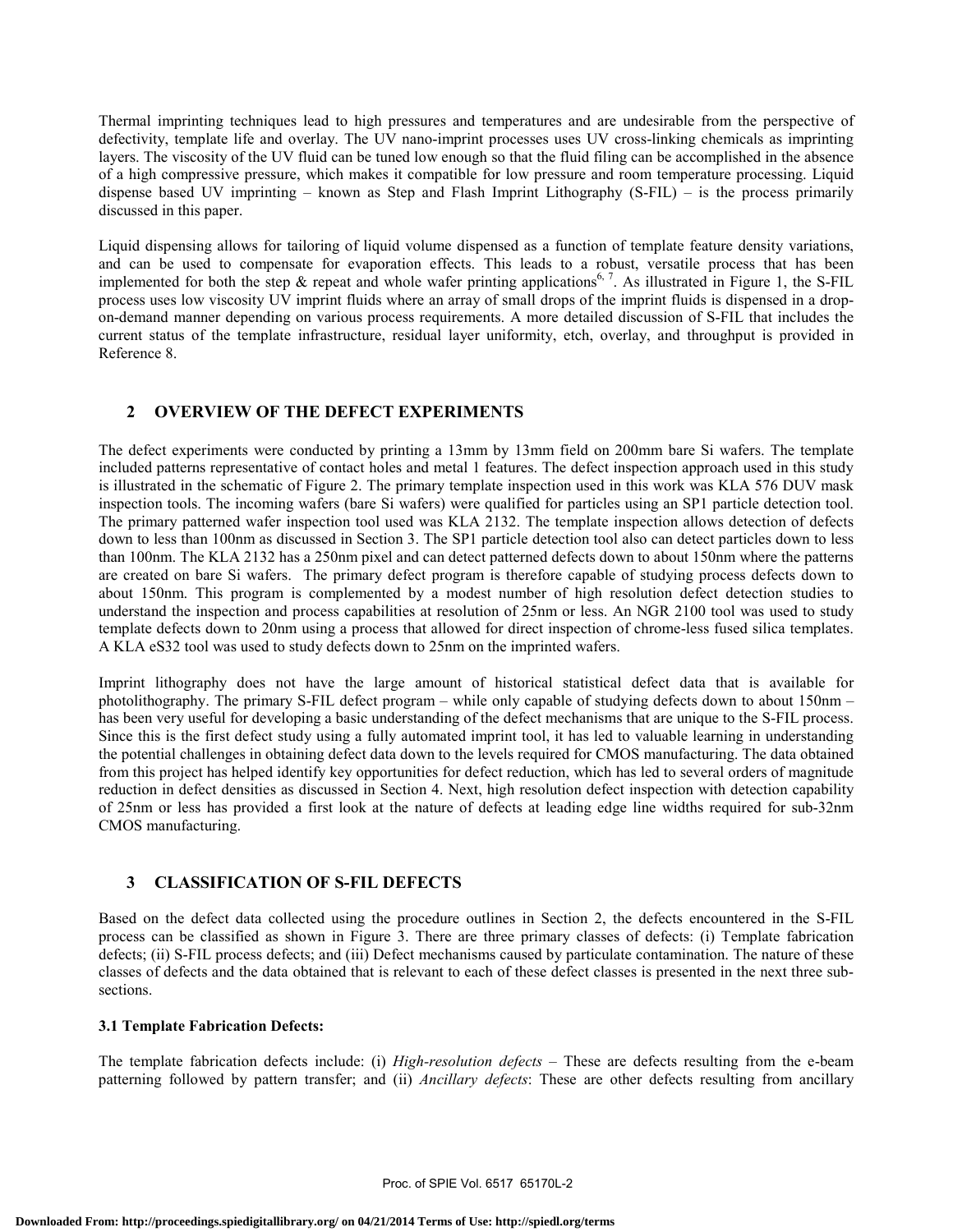processing that are required to create a template from a photomask blank. The ancillary processes involved in fabricating the templates include a wet etch process step to create a region around the active area that is etched back by about 15 microns; a dice and polish step that creates four templates from each 6025 mask blank; and shipping and automated handling procedures used during fabrication, cleaning, and preparation of the template for use in the S-FIL tool. A detailed discussion of the nature of defectivity observed in these ancillary processes is discussed in more detail in the literature<sup>9</sup>.

The high resolution defects are quantified using KLA DUV mask inspection tools in the mask house. The capability of these tools to inspect template defects was studied using a set of programmed defects and the defects were measured in transmission and reflection modes using a KLA 576. The class of programmed defects that were studied is shown in Figure 4. The smallest programmed defect that can be detected with  $> 95\%$  capture rate in each class is reported in Figure 5. This data demonstrates that the KLA 576 is sufficient to achieve the goals of the primary defect program as discussed in Section 2 and Figure 2. Also, the NGR 2100 tool has been used to detect defects down to 20nm in direct fused silica e-beam inspections (see example in Figure 6). To-date, these inspections have been used in an isolated manner to understand the limits of e-beam inspection of fused silica; templates inspected in this manner have not been used in wafer defectivity studies.

The ancillary defects tend to include hard template defects referred to here as glass defects, and soft defects which are contaminants acquired by the template during all the ancillary processes. In most cases, the soft defects do not persist through the imprint process due to the self-cleaning nature of the S-FIL process. This feature of the S-FIL process was first reported in the literature several years ago<sup>10</sup>, and an example of the same phenomenon is shown in Figure 7.

In the template inspection studies conducted here, the number of high resolution defects detected using KLA 576 were typically less than 5 defects for a template (an active area of 13mm by 13mm). The number of hard defects started out as a high number, but with implementation of processes to manage defects arising from the ancillary processes, these defects are also now below 5 defects per template. The number of soft defects can be as high as 10-100 defects; these are cleaned up by imprint self-cleaning as shown in Figure 7.

#### **3.2 S-FIL Process Defects:**

This class of defects includes bubble defects, material left behind on the template due to improper release, and contaminants being dispensed along with the materials as shown in Figure 3. For an optimized material set and process conditions, these defects are typically very low. They do not contribute significantly to overall defectivity. The imprint materials have been purified to eliminate contaminants, including ionic contamination levels to less than 10ppb for obtaining electronic grade materials. These contamination levels are also confirmed for as-dispensed materials to ensure that the dispensers do not add any significant levels of contamination.

A study of S-FIL process defects was performed by using two types of patterned wafer inspection, KLA2132 (250nm pixel inspection) and KLA ES32 (25nm pixel). A comparison of the data is provided for a template that included contact and metal 1 (M1) regions. The template layout is shown in Figure 8. In the defect study, it was found that the contact region had low defectivity, and this region was chosen for studying the S-FIL process defects in this article. On the other hand, the M1 region was found to have a systematic defect mechanism in template fabrication that was not picked up by KLA576 or KLA2132. But it was picked up by KLA ES32. The resulting defect density in the M1 region exceeded 1,000 defects/cm<sup>2</sup>. It has since been established that the defectivity is arising from the high resolution patterning step of template fabrication. Experiments are ongoing to identify the root cause of this defect and to eliminate them in the template fabrication process. Using a review SEM, it was found that the defects seemed to all coming from this highresolution template fabrication defect. However, the high defect density made it difficult to study any S-FIL specific defect trends. Therefore, the results reported here excluded the M1 region and was confined only to the contact region. The table in Figure 9 shows the total defectivity in a contact region of an imprinted field for both KLA 2132 and KLA eS32. The raw data obtained from the two inspection tools was followed by a review SEM study to eliminate any false defects. The remaining defects were classified into template fabrication defects (repeaters), particle defects, and S-FIL process defects (includes bubbles, release failure, etc.). The data clearly indicates that there are no S-FIL process defects in each case. The increased resolution of the e-beam inspection (KLA eS32) only detects increased particle adders. This result is the first time an imprint lithography process has been studied for defects down to 25nm in a statistically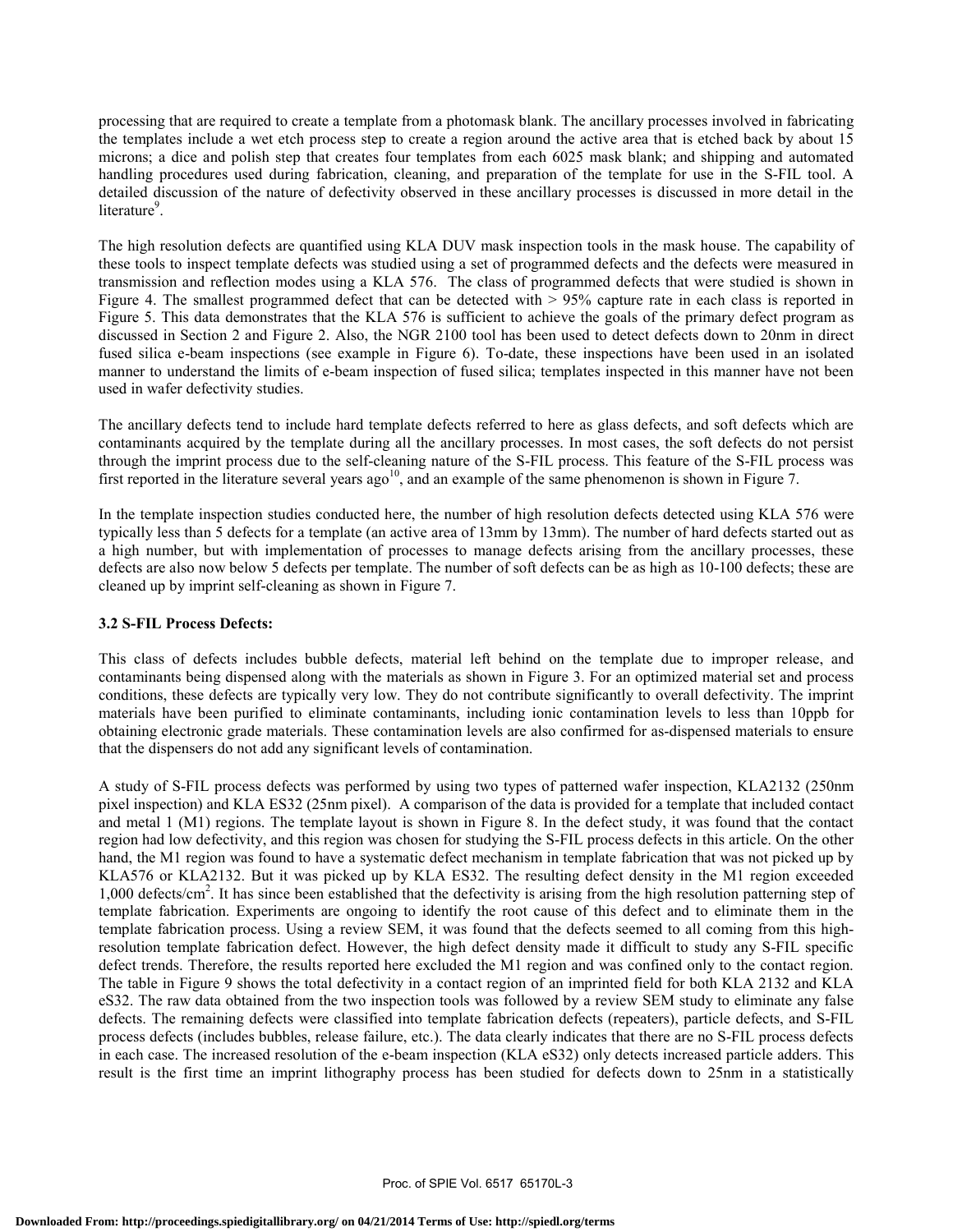significant manner. The fact that the S-FIL process defects were observed to be zero in the contact region is very promising. Although this was an experiment with relatively low inspected area, the lack of defect size dependence for both the template defects and the imprint specific defects is very important since it suggests that the density of these defects is not strongly correlated with size. This result is not entirely surprising. Micro-bubbles are know to be less stable the smaller they become, and imprint feature failure due to improper release are known to be more dependent on aspect ratio than feature size. The increase in particles as the resolution of the defect detection improved was to be expected. Further work in a cleaner environment, will reduce these numbers.

#### **3.3 Defects Caused by Particulate Contamination:**

As shown in Figure 3, there are three kinds of particle events that affect defectivity in an S-FIL process. Pre-existing front side and back-side wafer particles are the most relevant ones as they disrupt the fluid mechanics associated with the imprint process. The third kind of particle event (post-imprint fall-on particle) is not discussed any further as it has substantially the same impact as any post-processed particle event in semiconductor fabrication.

It is important to note that the template never makes hard contact with the substrate, and the S-FIL process uses low applied forces since it is based on a low viscosity liquid material. There is always a residual film of imprint material between the two surfaces. The thickness of this residual film depends on the type of the etch process utilized for pattern transfer. For a direct tone S-FIL process, the computation of the film thickness for a given half-pitch node is affected by assumptions on the maximum feature aspect ratio  $(A<sub>r</sub>)$  used and the ratio of the height of the feature to the mean film thickness (H<sub>r</sub>) for acceptable etch characteristics. If A<sub>r</sub> is assumed to be no greater than 2 and the minimum H<sub>r</sub> required is 3, then for the 32nm half-pitch node, then the mean film thickness can be as high as 21nm. For a reverse tone S-FIL process<sup>11</sup>, assuming that a 3.5:1 aspect ratio can be used during dry etching, the mean film thickness can be as high as 110nm.

The presence of a front-side particle whose height is less than the residual film thickness has no impact on defectivity. If a particle is taller than the thickness of the residual layer, it does cause disruption of the process locally, and a portion of the field being printed is lost. Further, if the particle has a height that is less than the dispensed fluid drops (which typically is 1-2 microns), the imprint fluid drops tend to cushion any impact between the template and the particle. This leads to a low force interaction of the template with the particle. This fact, along with in-situ tool diagnostics, appears to not lead to any template damage as far as the particles are less than the height of the fluid drops. Also, since the template is made from fused silica – a hard and robust material – the template does not get damaged by soft particles. Experience to-date suggests that template damage from front side particle events is rare. It is believed that such damage occurs when the particles are larger than the drop height and the particles are hard inorganic materials. An example of  $a \sim 10$  micron front side particle and the resulting damage from it is shown in Figure 10. The damage is further minimized by use of force sensing in the tool to detect such events and minimize the impact forces resulting from it.

Pre-existing back side particles do not appear to cause template damage. They however do cause disruption of the process locally, and a portion of the field being printed is lost. Pre-existing backside particles also similarly affect photolithography causing "hot spots" that are outside the depth of focus of the optics leading to yield loss in that region. Figure 11 shows random defects in two wafers caused predominantly by back side particle events. In this data, all the repeating defects have been removed.

# **4 DEFECT DATA TRENDS**

The overall trend in total defectivity over the last three years is presented in Figure 12. All of this data was compiled using the KLA 2132 wafer inspection tool. The trend is clearly encouraging considering the semi-log nature of the plot. The plot also indicates key process changes that were implemented to achieve this defect reduction. These process changes include a move to commercial mask houses for template fabrication, improved materials with better understanding of adhesion and release properties, better control over particles in incoming wafers prior to the imprint process, and better understanding of defect mechanisms in the ancillary processes required to create templates out of the 6025 mask blanks fabricated at commercial mask houses.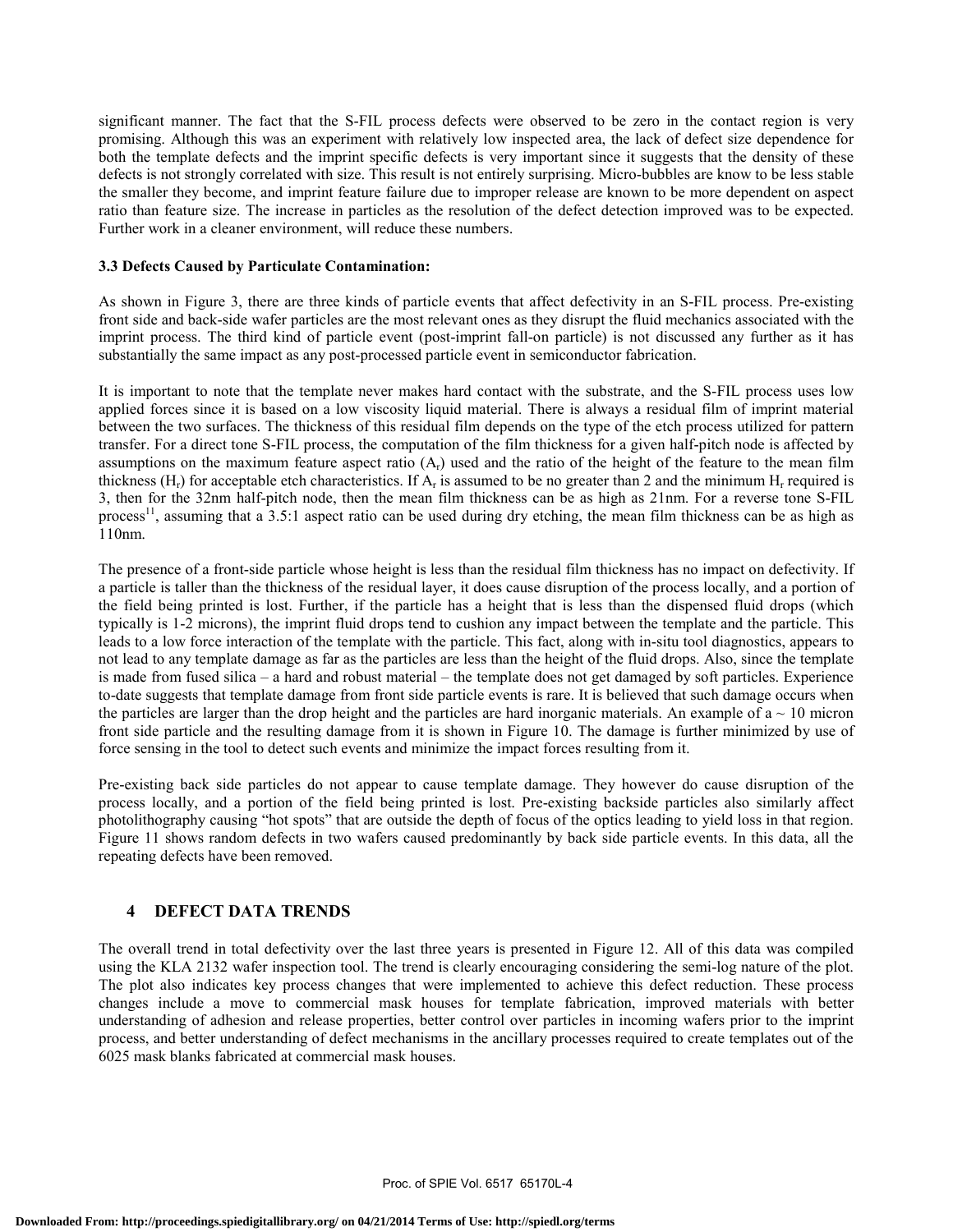### **5 TEMPLATE LIFETIME**

As discussed in Section 3.3 templates are surprisingly resistant to damage from front side particle events. This is because the template is robust (fused silica) to soft particles. Particles smaller in height than the residual layer do not touch the template, and particles smaller in height than the dispensed drops (1-2 microns) have a soft impact contact with the template. In-situ diagnostics based on force and image sensors minimize damage due to gross front-side particles.

The other concern that people have relative to imprint templates is regarding template "wear". Fused silica is not eroded by low viscosity organic liquids or by any typical cleaning and preparation techniques used, provided one avoids techniques that etch fused silica. Repeated use of templates over months followed by cross-section SEMs and CD metrology has demonstrated that the templates do not wear out in the S-FIL process.

## **6 CONCLUSIONS**

The S-FIL process can cost-effectively fabricate sub-50 nm structures with arbitrary pattern complexity. The process has generated significant commercial interest in key market segments such as photonic devices, ultra-high density magnetic media, and displays. The impact of this technology on mainstream silicon fabrication will probably be a direct function of how well a key manufacturing challenge can be overcome: minimizing long-term defects both in the S-FIL process and the template fabrication process to maximize yield. A key future challenge is to develop and demonstrate a process that can approach the long-term yield and productivity of photolithography.

This paper has presented, for the first time, defect results from a fully automated step and repeat imprint process. The defect reduction trends are very encouraging. Also, the data obtained from the KLA eS32 inspection using a 25nm pixel wherein the S-FIL process defects were low indicates that the S-FIL process has the potential to have the defect levels required for CMOS fabrication. Challenges remain including the management of sporadic particle events that disrupt the process, and the need for scale up of the defect study to generate a lot more data to ensure that all the relevant statistical trends are understood. Ongoing research work is seeking to address these topics.

## **7 ACKNOWLEDGMENTS**

The authors would like to thank Mark McCord at KLA Tencor for his assistance in obtaining the eS32 data. The authors would like to acknowledge the team at Molecular Imprints, Inc. for their contributions to this project. This work was partially funded by DARPA Contract No. N66001-02-C-8011, NIST Advanced Technology Program Contract No. 70NANB4H3012, and DoD Contract No. N66001-06-C-2003.

#### **8 REFERENCES**

- 1. International Technology Roadmap for Semiconductors 2006 Update.
- 2. F. Hua, Y. Sun, A. Gaur, M. A. Meitl, L. Bilhaut, L. Rotkina, J. Wang, P. Geil, M. Shim, J. A. Rogers, and A. Shim, "Polymer imprint lithography with molecular-scale resolution," Nano Lett. 4(12), 2467–2471 (2004).
- 3. Chou, S.Y., P.R. Krauss, and P.J. Renstrom, Nanoimprint lithography. J. Vac. Sci. Tech. B, 1996. 14(6): p. 4129.
- 4. M. Otto, M. Bender, F. Richter, B. Hadam , T. Kliem, R. Jede, B. Spangenberg, H. Kurz, "Reproducibility and homogeneity in step and repeat UV-nanoimprint lithography," Microelectronic Engineering, Volume 73-74, Issue 1, June 2004.
- 5. Colburn, M., et al., Step and Flash Imprint Lithography for sub-100nm Patterning. Proc. SPIE: Emerging Lithographic Technologies IV, 2000. 3997: p. 453.
- 6. D.J. Resnick, S.V. Sreenivasan, C.G. Willson, "Step & flash imprint lithography," Mats. Today 8(2), 34–42, 2005.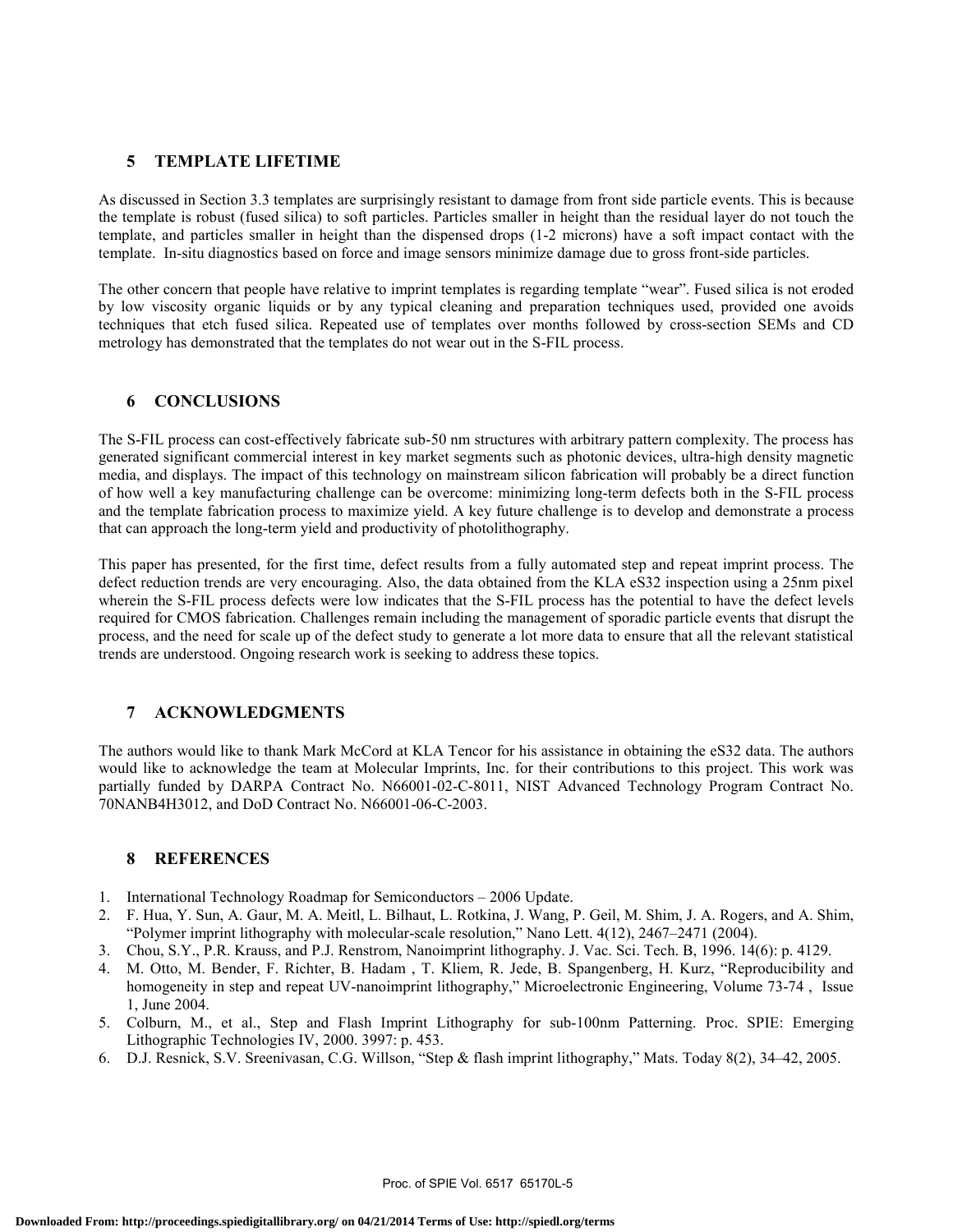- 7. Doug Resnick, Gerard Schmid, Mike Miller, et al., "High Volume Full-Wafer Step and Flash Imprint Lithography," Solid State Technology, February 2007.
- 8. C. Mark Melliar-Smith, "Lithography Beyond 32nm A Role for Imprint?," Plenary Talk, SPIE Advanced Lithography Conference, San Jose, CA, February 26 - March 2, 2007.
- 9. J. G. Maltabes, J. Brown, J. Perez, "Systematic approach to reducing imprint template defectivity," Paper No. 6349- 87, SPIE Photomask Technology *26th Annual Symposium*, 18–22 September 2006, Monterey, California USA
- 10. T. Bailey, B.J. Choi, M. Colburn, A. Grot, M. Meissl, S. Shaya, J.G. Ekerdt, S.V. Sreenivasan, C. G. Willson, "Step and Flash Imprint Lithography: Template Surface Treatment and Defect Analysis", *AVS J. of Vac. Sci. & Tech. B,*  Vol. 18, No. 6, Nov/Dec 2000, pp. 3572-3577.
- 11. S. V. Sreenivasan, I. McMackin, F. Xu, D. Wang, N. Stacey and D. J. Resnick, MICRO Magazine, January 2005.



**Figure 1: The Step and Flash Imprint Lithography Process** 



**Figure 2: Defect Inspection Approach**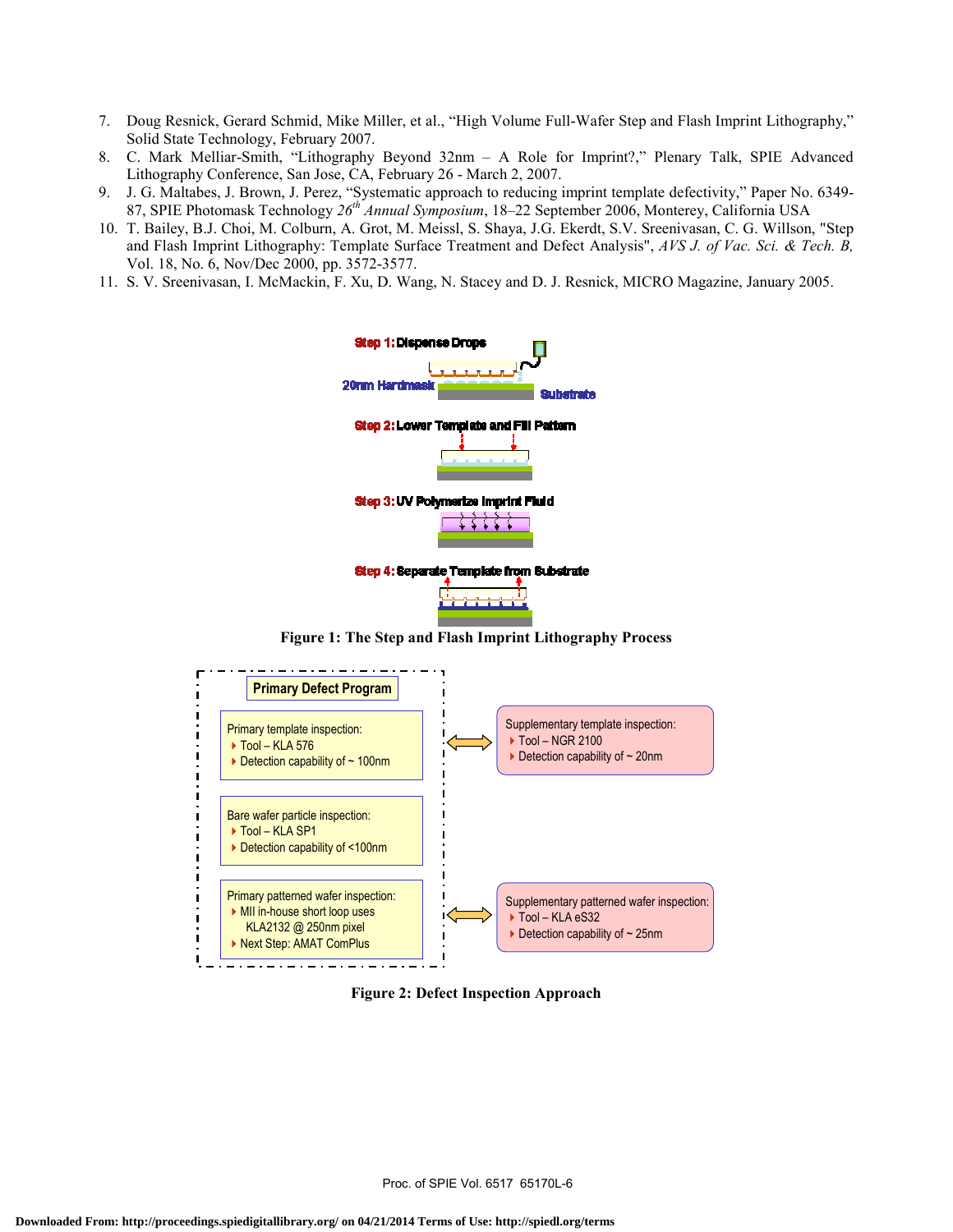

**Figure 3: Classification of Defects Encountered in the S-FIL Process** 



- E. 2-D mouse bites Width = Height increasing from 4 to 116nm in 4nm increments.
- 1-D mouse bites Width = 100nm, Height increasing from 4 to 116nm in 4nm increments

**Figure 4: Six classes of programmed defects used for DUV template inspection studies** 

Proc. of SPIE Vol. 6517 65170L-7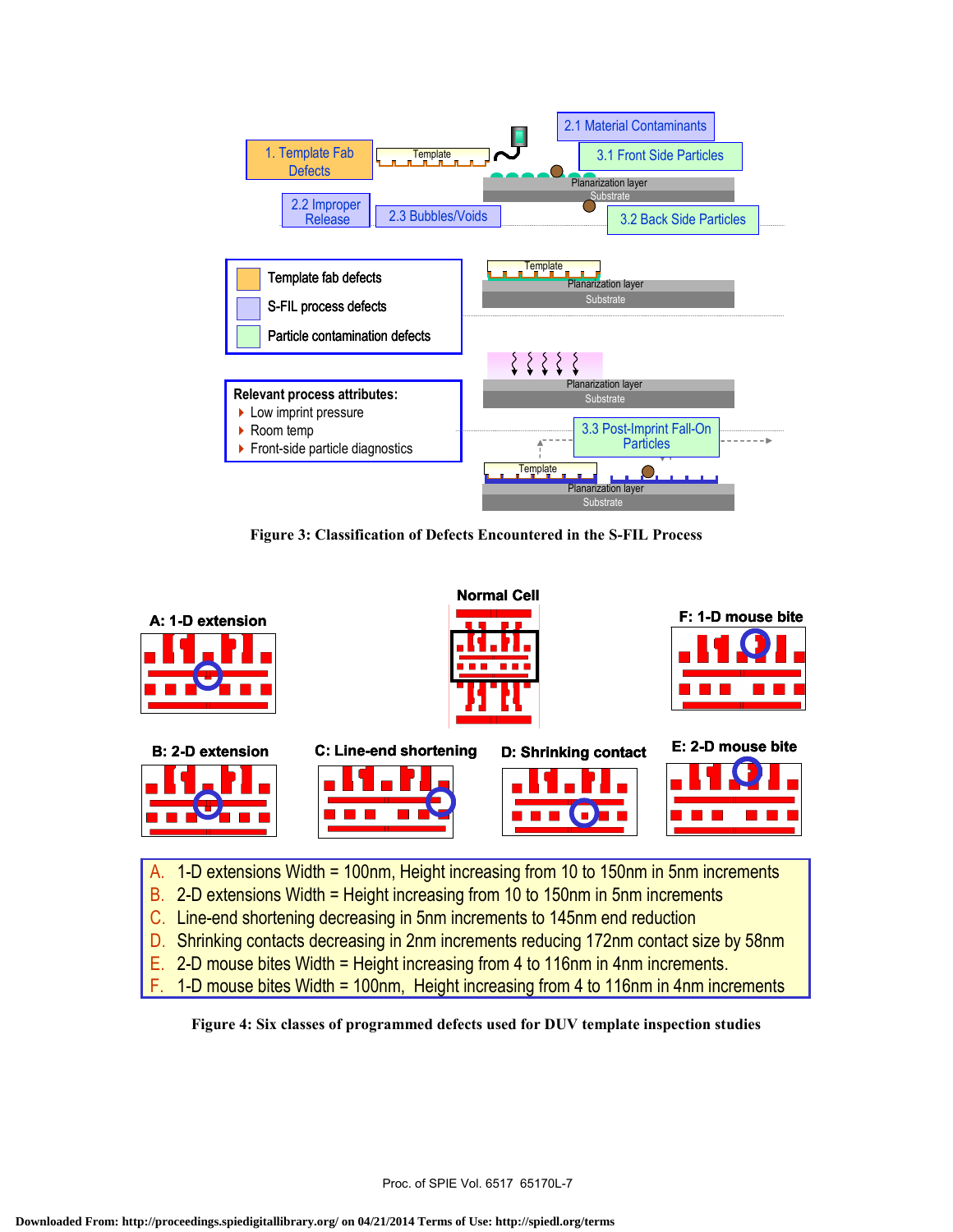| <b>Defect Type</b>  | <b>Binary Cr</b><br>(nm) | <b>Fused Silica</b><br>(nm) |
|---------------------|--------------------------|-----------------------------|
| Shrinking contact   | 54                       | 18                          |
| 1D mouse bite       | 60                       | 36                          |
| 2D mouse bite       | 64                       | 56                          |
| <b>1D Extension</b> | 65                       | 110                         |
| Line End Shortening | 75                       | 50                          |
| 2D extension        | 95                       | 125                         |

**Figure 5: Sensitivity of the six defect classes at 95% capture rate while performing binary Cr and fused silica inspections. Fused silica inspection has better sensitivity in four cases, while the binary inspection has better sensitivity while inspecting 1D and 2D extensions** 



**Figure 6: Direct inspection of fused silica in a die-to-database mode shows the detection of a 20nm short defect. This data is courtesy of NGR Corporation in Japan.** 



**Figure 7: Self-Cleaning of Soft Defects**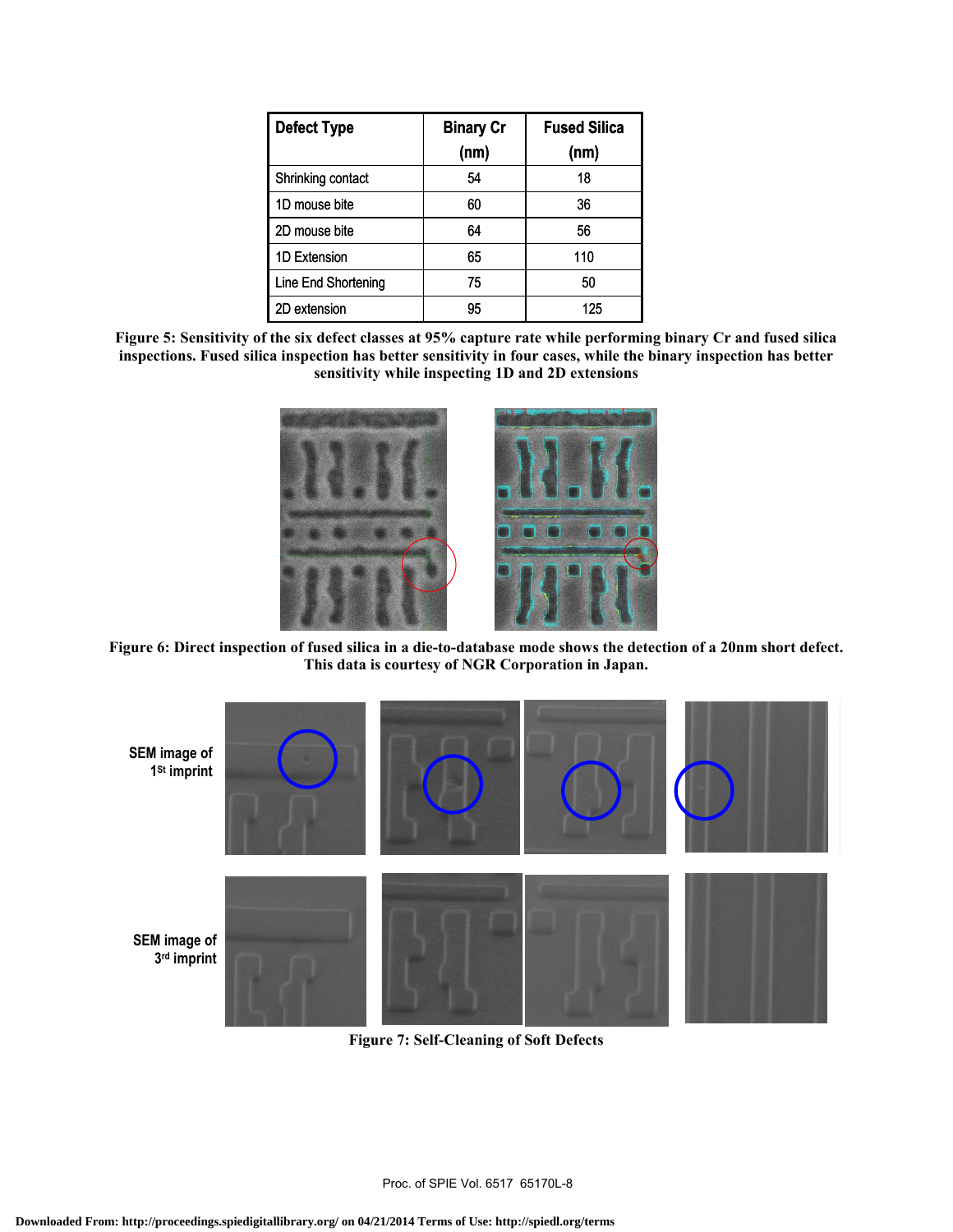

**Figure 8: Template with an active area of 13mm by 13mm showing Contact and M1 regions** 

| <b>Defect Class</b>  | <b>Defect Count</b> | <b>Defect</b>    | <b>Defect Class</b>  | <b>Defect Count</b> | <b>Defec</b> |
|----------------------|---------------------|------------------|----------------------|---------------------|--------------|
|                      |                     | Density $(cm-2)$ |                      |                     | Density (o   |
| Template             |                     | 4.8              | Template             |                     |              |
| Fabrication          |                     |                  | Fabrication          |                     |              |
| <b>S-FIL Process</b> |                     | 2.4              | <b>S-FIL Process</b> | 13                  | 19.7         |
| Related              |                     |                  | Related              |                     |              |
| Particle             |                     |                  | Particle             |                     |              |
| Related              |                     |                  | Related              |                     |              |
| Total                |                     | 7.2              | <b>Total</b>         |                     | 25.7         |

| <b>Defect Class</b> | <b>Defect Count</b> | <b>Defect</b><br>Density $\text{cm}^{-2}$ |
|---------------------|---------------------|-------------------------------------------|
| Template            |                     |                                           |
| Fabrication         |                     |                                           |
| S-FIL Process       | 13                  | 19.7                                      |
| Related             |                     |                                           |
| Particle            |                     |                                           |
| Related             |                     |                                           |
| <b>Total</b>        |                     | 25.7                                      |

Figure 9 (a): KLA 2132 data Figure 9 (b): Corresponding ES32 data

**Figure 9: Defect density data for the contact region of the defect template shown in Figure 8** 



**Figure 10: Front side particle events rarely lead to template damage as described in Section 3.3. An example of a > 10 micron front side particle resulting in a small (~0.25 micron) template defect is shown here.**